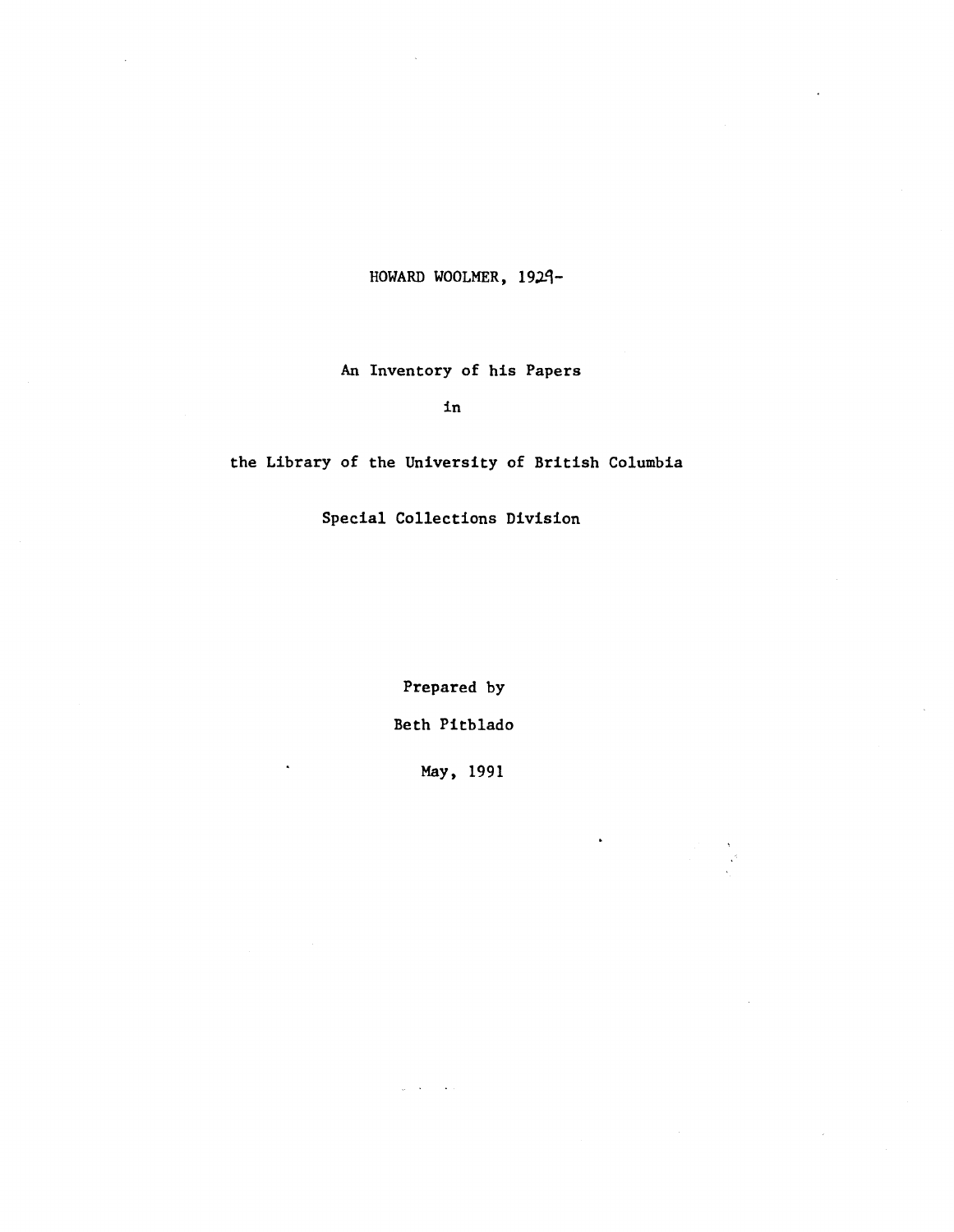### **INTRODUCTION**

## **BIOGRAPHICAL**

J. Howard Woolmer was born in Montreal in 1929. As a professional bookseller in New York, he developed an interest in the works of Malcolm Lowry and began a collection of books and periodicals with material by or about Malcolm Lowry. In 1969, Woolmer published A Malcolm Lowry Catalogue. which included two previously unpublished Lowry poems introduced by Earle Birney. In 1983, after many years of tracking down Lowry's works, Woolmer published Malcolm Lowry: A Bibliography .

## SCOPE/CONTENTS

Fonds includes correspondence, rough draft, and research materials relating to the production of A Malcolm Lowry Catalogue. Correspondence, research materials, draft copy, blueprint copy, photographs and negatives from the production of Malcolm Lowry: A Bibliography make up the bulk of the papers.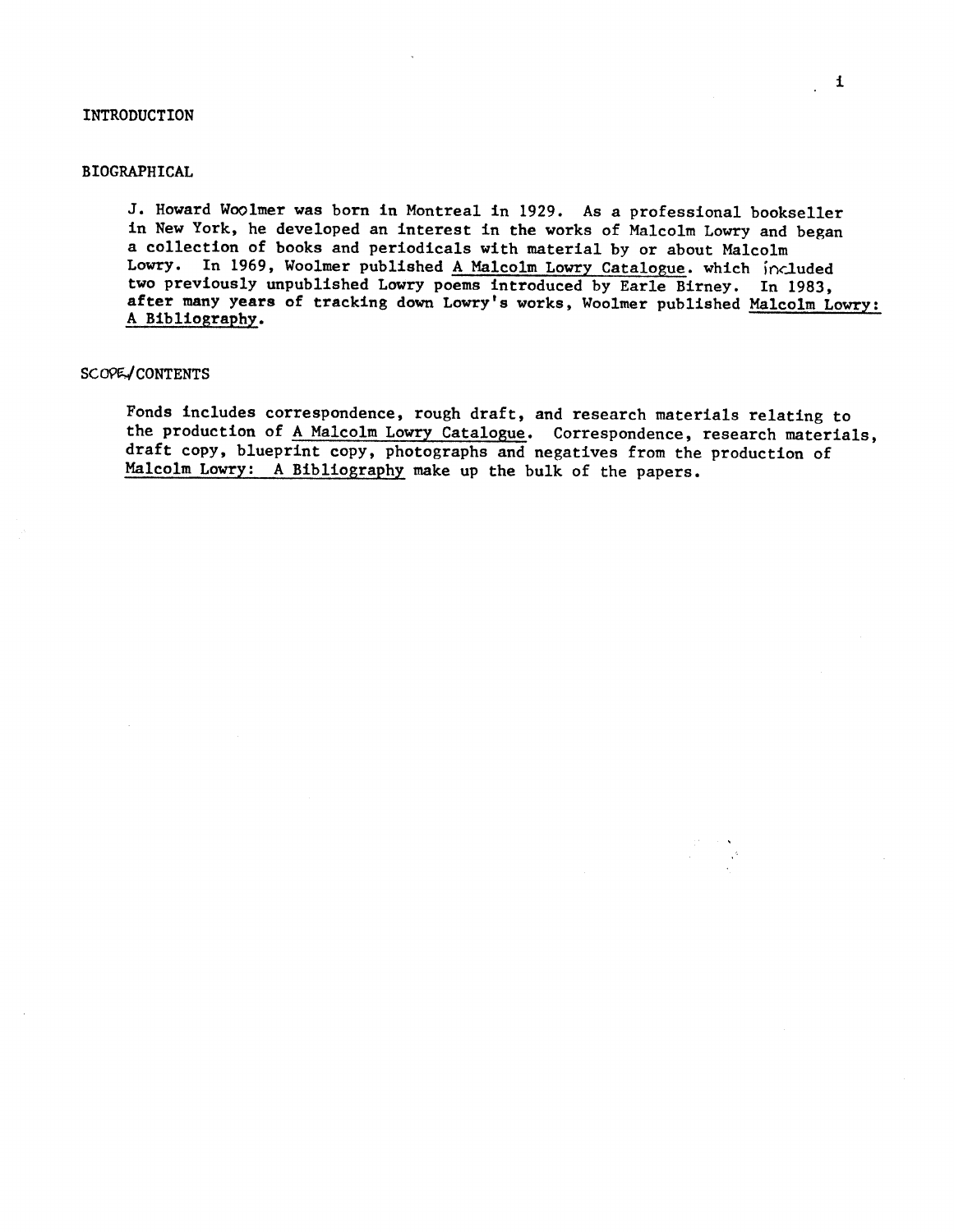Subgroup A

Materials relating to the production of A Malcolm Lowry Catalogue, 1967-1969 .

Series Al: Correspondence, 1967-1969. The manufacturer of the series of the series of the series of the series

Incoming and outgoing correspondence concerning the procurement of a first edition of Malcolm Lowry's Ultramarine, the gathering of information on other Lowry works, and the production of the Catalogue. Includes correspondence with Marjorie Lowry as well as Earle Birney, Perle Epstein, Richard H. Costa, Douglas Day, J. M. Edelstein, Dale Edmonds and others. Filed chronologically.

Series A2: Rough Draft of Catalogue. 1 file

Typewritten draft of A Malcolm Lowry Catalogue, with annotations .

Series A3 : Miscellaneous . 1 file

Various materials relating to the production of the Catalogue. Includes copyright certificate, research notes, clippings .

### **SUBGROUP B**

Materials relating to the production of Malcolm Lowry: A Bibliography, 1973-1984.

Series B1-1: General Correspondence, 1973-1984. 17 files.

Incoming and outgoing correspondence concerning information needed on works by and about Malcolm Lowry as well as the production of the bibliography . Originally in no discernable order. Arranged alphabetically by correspondent for accesibility .

1-10 Alan Ross Limited Alfred A. Knopf Inc. Antiquarian Book Monthly Review Antiquarian Bookman Earle Birney Book-of-the-Month Club, Inc . Gordon Bowker M. C. Bradbrook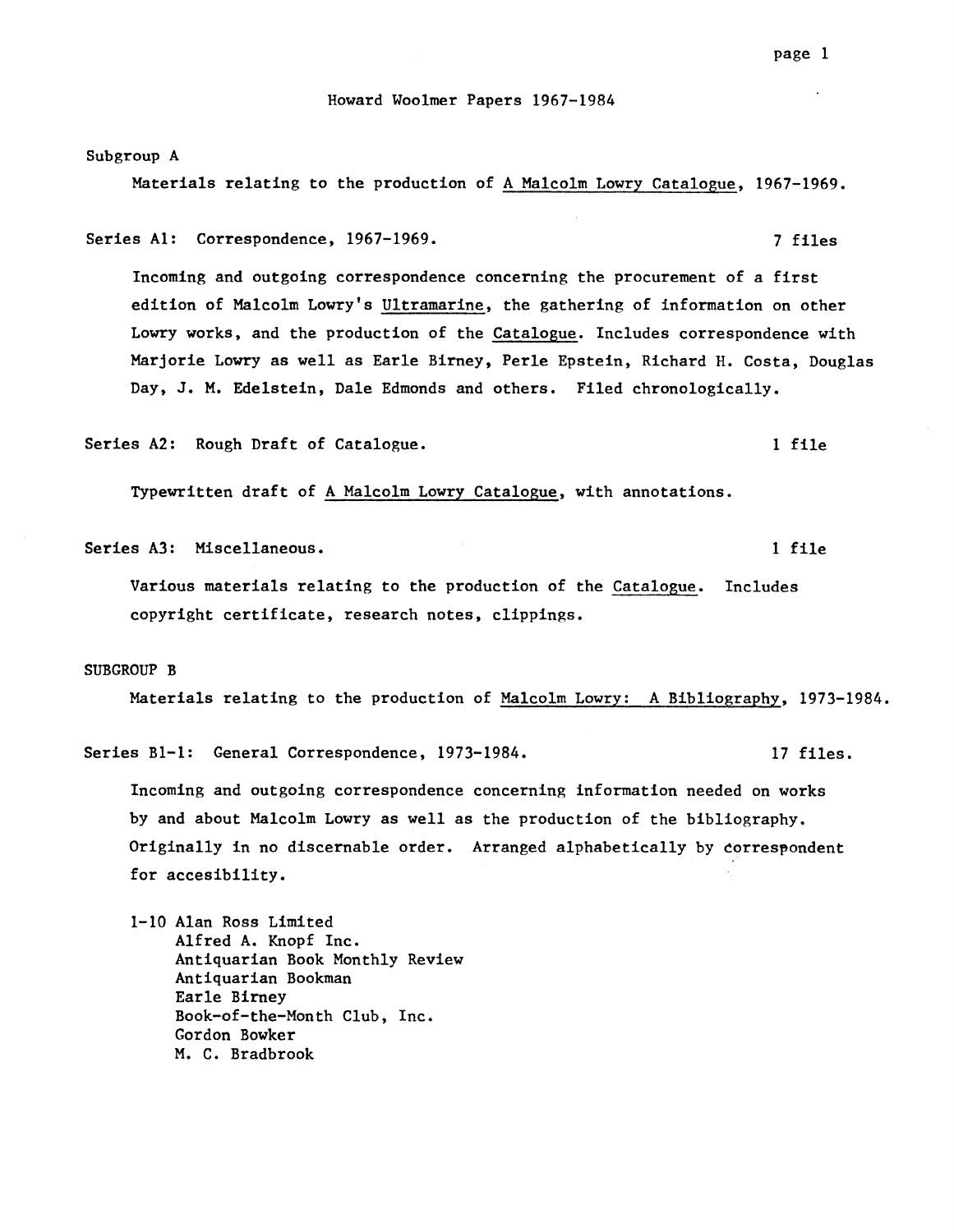Series B1-1: General Correspondence, 1973-1984.

- 1-11 British Broadcasting Corporation Bruccoli-Clark Publishers Frederick Buechner Cambridge University Library Cambridge University Press Canadian Broadcasting Corporation
- 1-12 City Lights Booksellers & Publishers Clarke, Irwin & Co. Ltd. Alan Clodd
- $1-13$  Le Club Francais du Livre Columbia University Library Alyce Cresap
- 1-14 Dalian Books Douglas Day Mel Edelstein Editions 1'Age d'Homme William H. Fern
- 1-15 Bob Fiene (Robert) Robert D. Graff Jules Greenblatt Grossman Pubs. Inc. Guanda Editore Harold Matson Company "nc . Harper & Row Publishers, Inc.
- 1-16 Her Majesty's Stationery Office Stephen G. Herrick Holt, Rinehart and Winston, In, c. Glenn Horowitz Maurice F. Howard Indiana University. The Lilly Library Tim Inkster
- 1-17 Patrick Jamieson J. B. Lippincott Company Frank Jelinek Jonathan Cape Ltd. George R. Lenz The Leys School Library of Congress
- 1-18 Margerie Lowry
- 1-19 MacMillan Ltd . MacMillan of Canada **David Markson William Matheson McClelland and Stewart Ltd .** Mosaic Records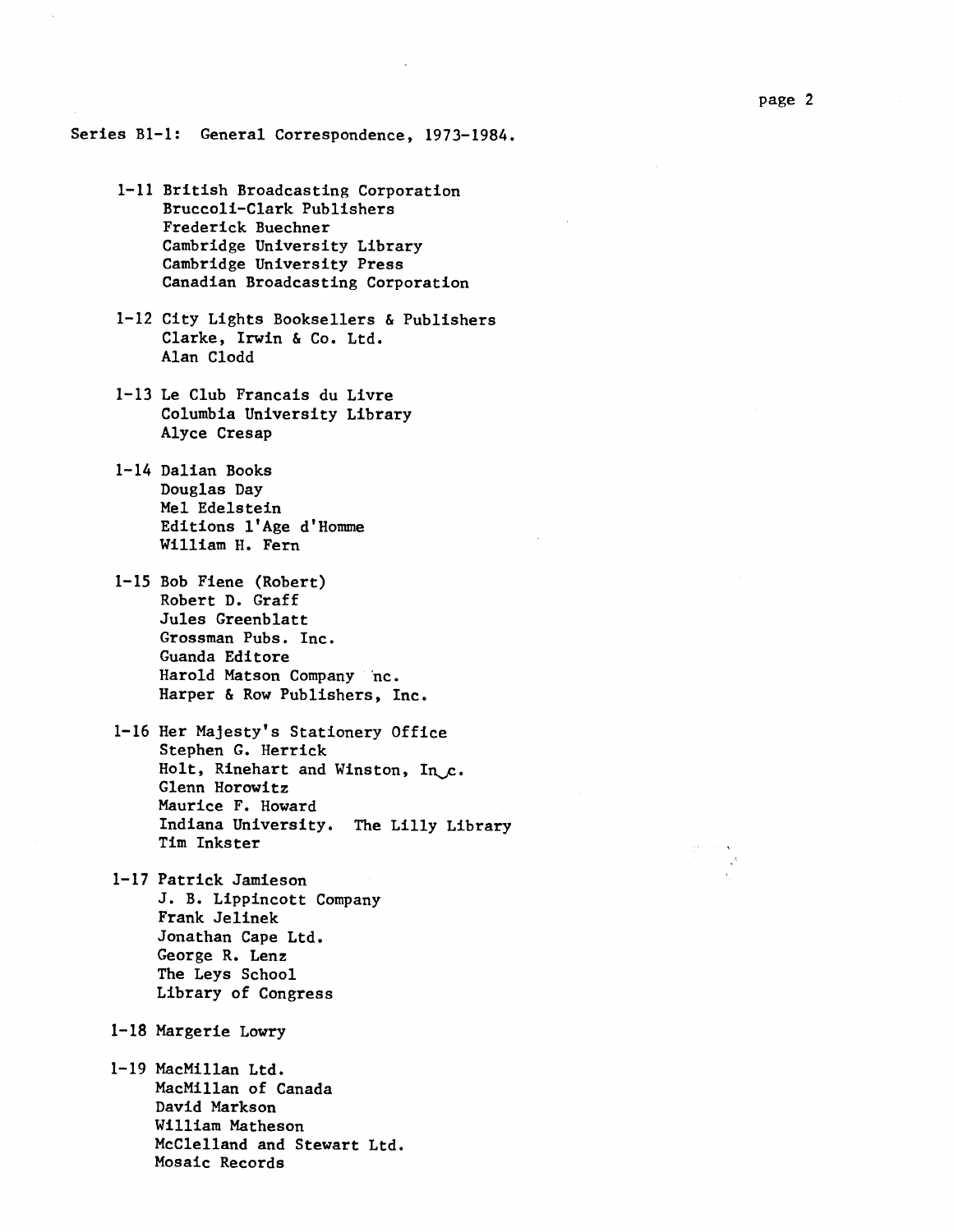Seires B1-1: General Correspondence, 1973-1984.

1-20 Betty Moss Anton Myrer National Film Board of Canada New York Public Library **New York Time <sup>s</sup> William H. New** The New American Library, Inc. **Penguin Books, Ltd .**

**1-21 Brian O'Kill Oxford University Pres s Oxford University Press Canada Pacific Press Ltd . Quill & Brush** R. R. Bowker Company Pussell Photographics **G. Sabbagh**

1-22 St. Paul's Bibliographies

- 1-23 Joachim Sartorius J. C. Sharp **Harold P . Simonson Norah Smallwood Speedimpex Philippe Tesson**
- 1-24 Paul Tiesson The Times Literary Supplement Transition Books United Nations. Publications Department. Universita di Pisa
- 1-25 University of British Columbia. Library. Special Collections Division

1-26 University of British Columbia Press University of California, Berkeley University of Chicago Press University of Leeds University of Oregon The Vancouver Sun Vision Press, Ltd. Waves Press & Bookshop W. J. Gage & Co. Ltd. John Wright

**Series B1-2 : Correspondence, 1978 . 2 files**

**Correspondence with various publishers regarding editions of Malcolm Lowry's books .**